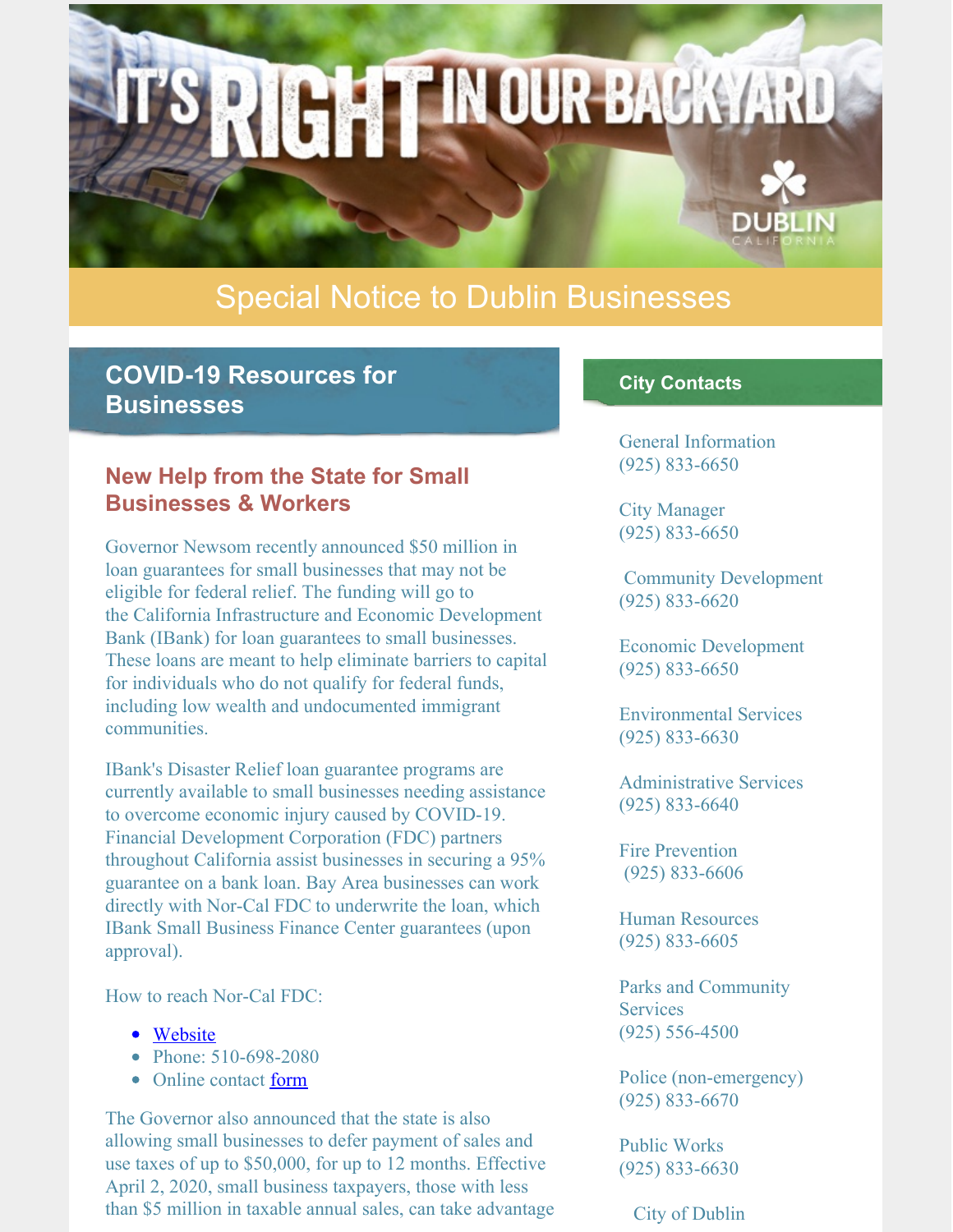of a 12-month, interest-free, payment plan for up to \$50,000 of sales and use tax liability.

More information is available on the California Department of Tax and Fee Administration's [website](https://www.cdtfa.ca.gov/services/covid19.htm#small-business-payment).

For displaced workers, the Governor announced **[OnwardCa.org](http://onwardca.org)**, a website connecting COVID-19 displaced workers with current job opportunities in critical industries.



# **Business-2-Business Assistance**

#### **Google Providing Ad Credits to Small and Medium-sized Businesses**

Google recently announced philanthropic donations plus \$340 million in Google Ad credits for businesses who've had an active Google Ads account over the past year. Check your Google Ads account for more information or visit their **[Support](https://support.google.com/google-ads/answer/9803410) Page**.

#### **Vagaro Providing Marketing Tools and Other Help**

Vagaro, a software company for salons, spas, and fitness studios that is headquartered in Dublin has announced that they are providing relief and marketing tools to their clients. Their platform includes an online shopping cart that can be used to sell goods (and gift cards) online for stores that are temporarily closed. They are currently offering a one-month free trial for new clients and their [blog](https://blog.vagaro.com/) includes ideas for salon and studio managers during the pandemic. Register **[online](https://register.gotowebinar.com/register/2792002376951898894)** to watch their webinar.

#### **eBay's "Up & Running" Program**

This week, eBay launched "Up & Running," an accelerator program specifically designed to help retailers without an e-commerce presence transition to selling online. Through the program, eBay will give new businesses a free basic **[eBay](https://pages.ebay.com/seller-center/run-your-store/why-get-an-ebay-store.html) store** for three months, waive selling fees for these new businesses, and allow them to sell up to 500

100 Civic Plaza Dublin, CA 94568 www.dublin.ca.gov

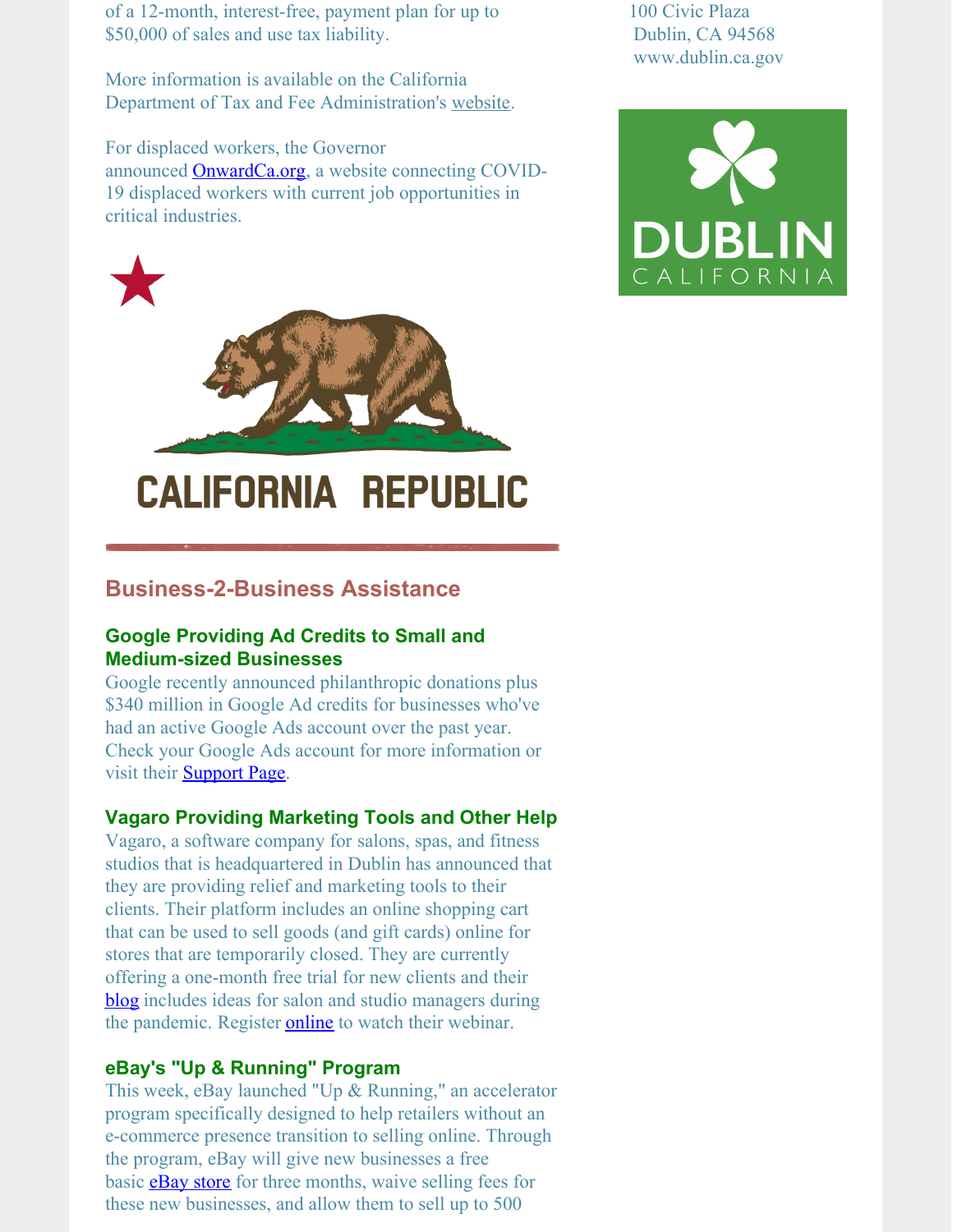items for free. New eBay sellers will also receive resources including training, access to marketing and merchandising tools, discounted shipping supplies and more. For more information or to open an eBay storefront, visit eBay's [website](http://ebay.com/).

#### **Professional Beauty Association Grant for Licensed Beauty Professionals**

Professional Beauty Association (PBA) has created the PBA COVID-19 Relief Fund to provide a limited number of \$500 grants to licensed beauty professionals who are unable to work due to COVID-19. The funding is intended to be emergency aid for short-term immediate needs such as food and bills.

In addition, until April 15th, PBA is offering a complimentary PBA Preferred Membership (\$50 value) for licensed professionals and non-licensed salon employees to help them receive the latest industry news and updates. For membership, visit their **[website](https://www.probeauty.org/)**. You can apply for the PBA COVID-19 Relief Fund [online](https://www.probeauty.org/pba-charities/covid-19-relief-fund).



# **Food Handling Tips**

Alameda County Department of Environmental Health has provided a flyer as a reminder to restaurant workers about food safety for food delivery and pick-up.

Download the <u>[flyer](https://deh.acgov.org/operations-assets/docs/foodsafety/DeliveryFoodSafety.pdf)</u>.

# **COVID-19 Business Impacts Webpage Update**

We have re-designed the COVID-19 Business Impacts Webpage. It now features tabs at the top of the page where you can navigate between Breaking News from the City, Business Resources (including loan information), the Shelter-in-Place Health Order, Quick Links, and the #DublinEats page.

Economic Development Staff is available via **[email](mailto:economic.development@dublin.ca.gov)** or by calling 925-833-6650. Language assistance is available over the phone by request.